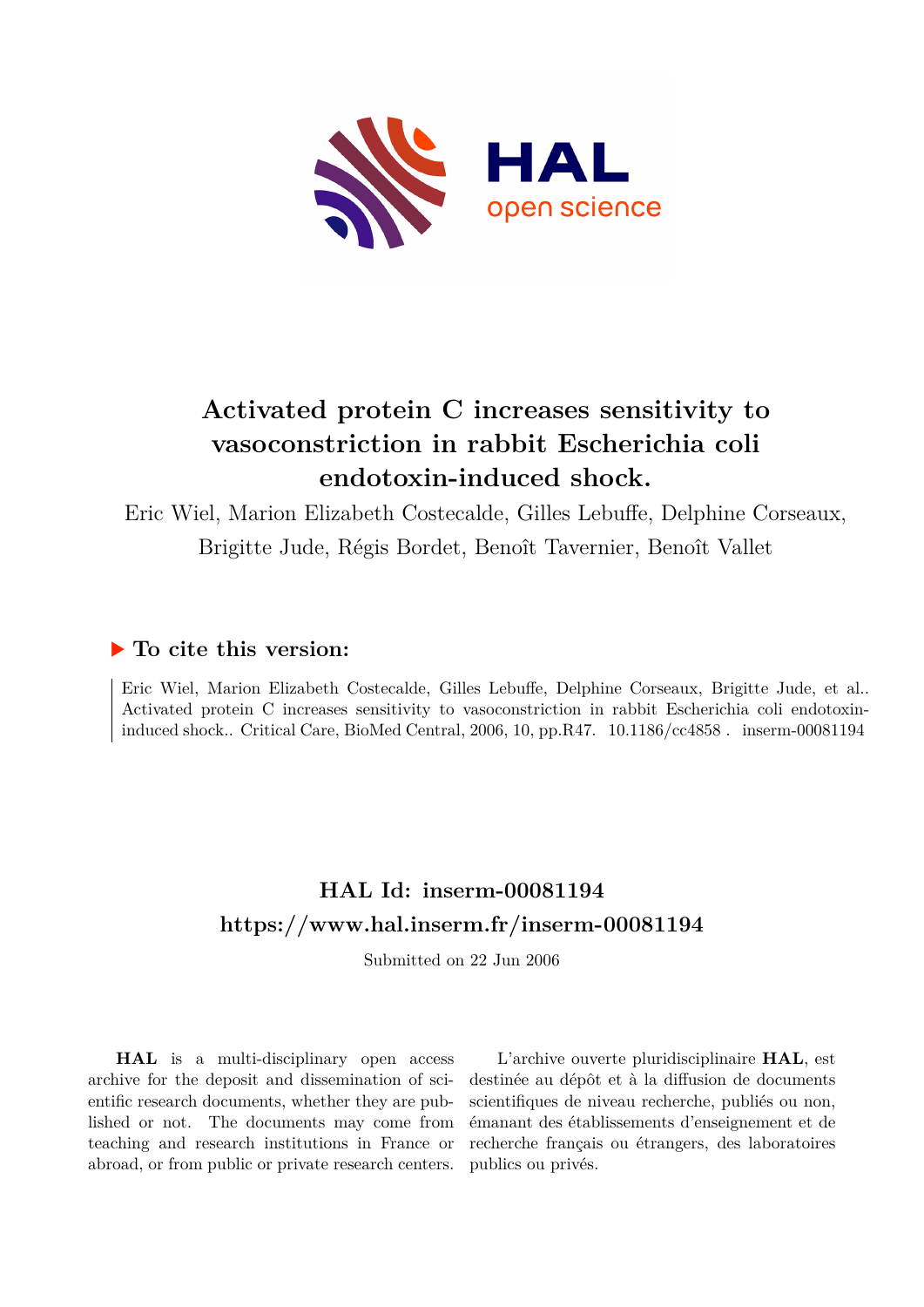### [Open Access](http://www.biomedcentral.com/info/about/charter/) Research **Activated protein C increases sensitivity to vasoconstriction in rabbit Escherichia coli endotoxin-induced shock**

Eric Wiel<sup>1,2,3</sup>, Marion Elizabeth Costecalde<sup>1,2</sup>, Gilles Lebuffe<sup>1,2</sup>, Delphine Corseaux<sup>4</sup>,

Brigitte Jude<sup>4</sup>, Régis Bordet<sup>1</sup>, Benoît Tavernier<sup>1,2</sup> and Benoît Vallet<sup>1,2</sup>

<sup>1</sup>EA 1046, Laboratory of Pharmacology, University Hospital of Lille, France

<sup>2</sup>Federation of Research in Anesthesiology and Intensive Care Medicine, University Hospital of Lille, France

<sup>3</sup>Prehospital Emergency Department (SAMU 59), University Hospital of Lille, France

<sup>4</sup>EA 2693-INSERM-ESPRI, Laboratory of Hematology, University Hospital of Lille, France

Corresponding author: Eric Wiel, e-wiel@chru-lille.fr

Received: 12 Dec 2005 Revisions requested: 16 Jan 2006 Revisions received: 8 Feb 2006 Accepted: 20 Feb 2006 Published: 15 Mar 2006

Critical Care 2006, 10:R47 (doi:10.1186/cc4858)

[This article is online at: http://ccforum.com/content/10/2/R47](http://ccforum.com/content/10/2/R47)

© 2006 Wiel et al.; licensee BioMed Central Ltd.

This is an open access article distributed under the terms of the Creative Commons Attribution License [\(http://creativecommons.org/licenses/by/2.0\)](http://creativecommons.org/licenses/by/2.0), which permits unrestricted use, distribution, and reproduction in any medium, provided the original work is properly cited.

### **Abstract**

Introduction The aim of this study was to investigate the effects of activated protein C (aPC) on vascular function, endothelial injury, and haemostasis in a rabbit endotoxin-induced shock model.

Method This study included 22 male New Zealand rabbits weighing 2.5 to 3 kg each. In vitro vascular reactivity, endothelium CD31-PECAM1 immunohistochemistry, plasma coagulation factors and monocyte tissue factor (TF) expression were performed 5 days (D5) after onset of endotoxic shock (initiated by 0.5 mg/kg intravenous bolus of Escherichia coli lipopolysaccharide (LPS)) with or without treatment with aPC injected as an intravenous 2 mg/kg bolus 1 hour after LPS (LPS+aPC group and LPS group, respectively).

Results LPS decreased the sensitivity to phenylephrine (PE) in aortic rings without endothelium (E-) when compared to E- rings from the control group ( $p < 0.05$ ). This was abolished by N<sup>G</sup>-

### **Introduction**

Septic shock is often associated with vascular damage, haemostasis activation and development of disseminated intravascular coagulation leading to multiple organ dysfunction and death [1]. In such conditions, morphological and functional endothelial abnormalities are considered to be involved in the development of circulatory failure [2-[4](#page-8-0)].

nitro-L-arginine methyl ester and not observed in E- rings from aPC-treated rabbits. Although aPC failed to decrease monocyte TF expression in endotoxinic animals at D5, aPC treatment restored the endothelium-dependent sensitivity in response to PE (2.0  $\pm$  0.2 µM in rings with endothelium (E+) versus 1.0  $\pm$ 0.2  $\mu$ M in E- rings ( $\rho$  < 0.05) in the LPS+aPC group versus 2.4  $\pm$  0.3 µM in E+ rings versus 2.2  $\pm$  0.2 µM in E- rings (p value not significant), in the LPS group). Endotoxin-induced deendothelialisation was reduced by aPC at D5 (28.5  $\pm$  2.3% in the LPS+aPC group versus 40.4  $\pm$  2.4% in the LPS group,  $p \le$ 0.05).

Conclusion These data indicate that aPC increased the sensitivity to a vasoconstrictor agent (PE) associated with restoration of endothelial modulation, and protected against endothelial histological injury in endotoxin-induced shock. It failed to inhibit TF expression at D5 after LPS injection.

Morphological injuries are characterized by endothelial detachment and denudation reaching approximately 20% to 35% of the endothelial surface [5-7]. They are associated with coagulation activation through monocyte tissue factor (TF) expression [1,7], and with impaired contractile induction of endothelial modulation [7]. Furthermore, sepsis alters the nitric oxide (NO) pathway, with a reduction of endothelial constitutive NO synthase (NOS) expression and overexpression of vascular smooth muscle cell inducible NOS (iNOS). Overall,

 $ACh = acetylcholine; aPC = activated protein C; CTRL = control; E= without endothelium; E+= with endothelium; EC<sub>50</sub> = concentration of agonist$ causing half-maximal contraction or relaxation; EPCR = endothelial protein C receptor;  $NOS = \text{inducible nitric oxide}$  synthase; L-NAME =  $N^G$ -nitro-L-arginine methyl ester; LPS = lipopolysaccharide; NF = nuclear factor; NO = nitric oxide; PBS = phosphate buffer saline; PC = protein C; PE =  $pheny$ lephrine;  $TF = t$ issue factor.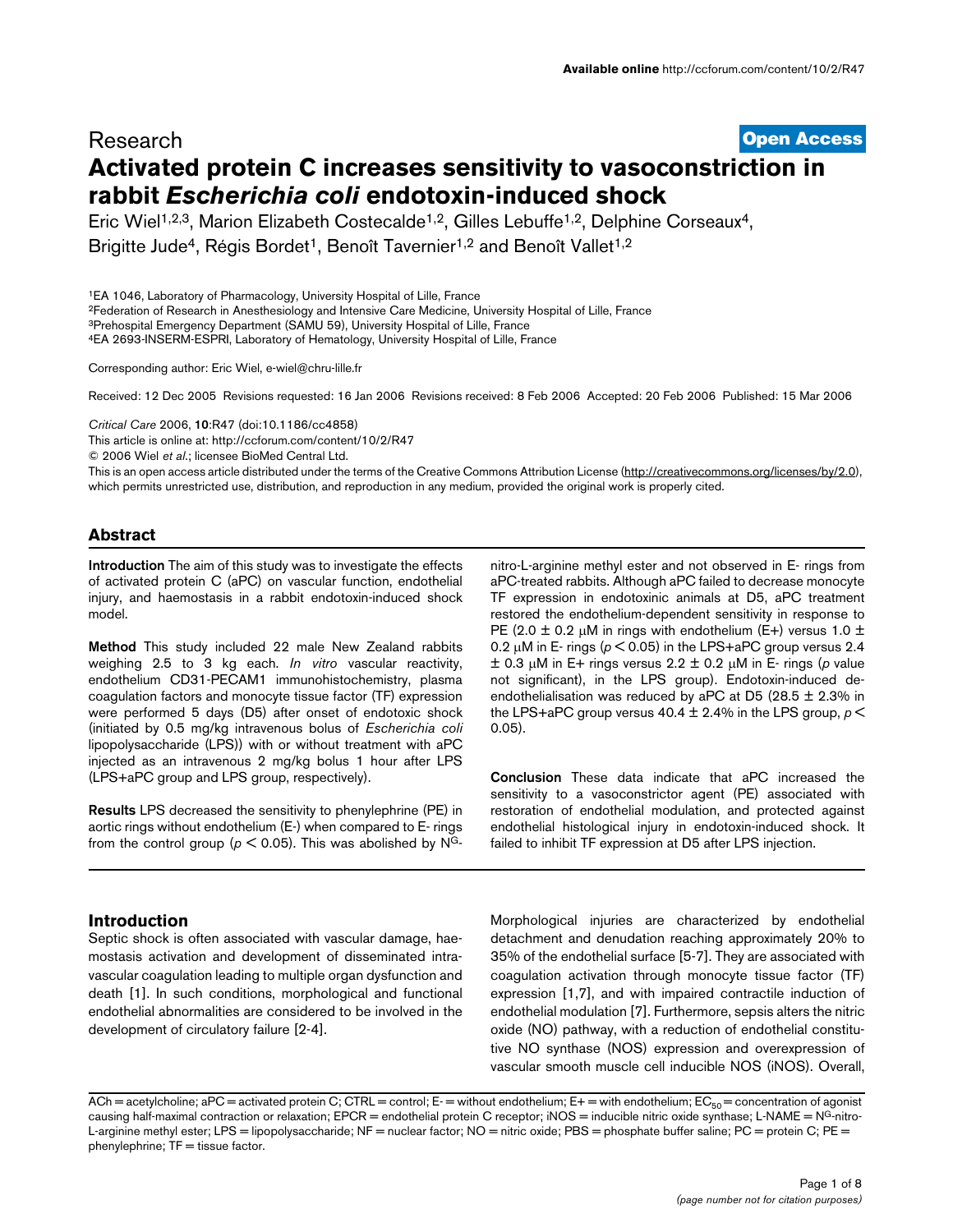these phenomena contribute to the refractory hypotension and altered tissue perfusion observed during septic shock. In human volunteers, it was demonstrated that endotoxin injection is associated with prolonged coagulation activation and endothelial injury [8]. In the rabbit endotoxin shock model, we reported that endothelial injuries and monocyte TF expression are sustained, persisting longer than five days after a single injection of lipopolysaccharide (LPS) [7-12]. Persistence of inflammatory activation via the nuclear factor (NF)-κB pathway could explain, at least in part, the prolonged endothelial and monocyte alterations. The anatomical and functional injuries were observed to be corrected approximately 21 days after LPS injection [7].

This diffuse vascular injury associated with the triggered blood coagulation cascade results in microvascular thrombosis and disseminated intravascular coagulation responsible for multiple organ failure [13]. The anticoagulant protein C (PC) pathway controls microvascular thrombosis, limiting the coagulation response to injury [14]. Once bound to thrombomodulin, thrombin loses its procoagulant properties by its inability to act upon fibrinogen as a substrate for conversion to fibrin, and turns into an anticoagulant by activating PC. Activated PC (aPC) inactivates the coagulation cofactors Va and VIIIa through proteolytic degradation, thereby limiting thrombin generation. aPC produces then anti-thrombotic, pro-fibrinolytic and anti-inflammatory activities through several different mechanisms [15].

During severe sepsis, PC is consumed by the process of coagulation triggered by endothelial and/or monocyte TF expression, and its plasma level is lowered. This correlates with a higher mortality rate [16]. Moreover, endothelial microvascular injury is associated with functional alteration of endothelial thrombomodulin and a loss of PC activation. This is the rationale for the use of aPC, and not only PC, as a therapeutic agent for severe sepsis.

Therefore, both anti-inflammatory and anti-thrombotic actions are of interest when studying how aPC helps prevent endothelium damage and monocyte TF expression in septic shock. This study was conducted to investigate the long-term influence of aPC on endothelial function in a well-characterized rabbit endotoxin-induced shock model [7-12].

### **Materials and methods Study protocol**

The animal experiments were approved by the French Agricultural Office for the care of animal subjects, and the care and handling of the animals were in agreement with the European legislation for animal research.

We used 22 male New Zealand White rabbits, weighing 2.5 to 3 kg each, obtained from the Charles River Laboratory (St Aubin-lés-Elbeuf, France). Animals were maintained throughFor the endotoxin animals, conscious animals were rapidly injected intravenously via a marginal ear vein with 0.5 mg/kg body weight of purified LPS endotoxin (Escherichia coli serotype O55:B5 from a single batch; Sigma Chemical, St Louis, MO, USA).

Animals were randomly assigned to one of the four following groups: rabbits in the control (CTRL) group  $(n = 6)$  received normal saline; those in the LPS group  $(n = 6)$  received LPS alone; those in the LPS+aPC group ( $n = 6$ ) received aPC (2) mg/kg) as a single bolus injection 1 hour after the LPS injection; and 4 rabbits received aPC alone 1 hour after saline injection in the same condition. All animals were sacrificed at 5 days (D5) after LPS or saline injection under general anaesthesia. The number of rabbits per group was chosen on the basis of our previous studies demonstrating that at least four to six animals per group were necessary to show statistical differences in the analyzed parameters [7-12].

We used recombinant human aPC because a previous study demonstrated that its action on endothelial protein C receptor (EPCR) was the same regardless of the animal species used, with the half-life differing from one species to another [17]. A dose of 2 mg/kg aPC was administered 1 hour after LPS because Jackson and colleagues showed that aPC given to dogs at a dose of 1 mg/kg/h for 2 hours was efficacious [18]. We injected aPC as a single intravenous bolus since administration by infusion would have needed the placement of a catheter in the anesthetized rabbits, and this procedure would have caused modification of the haemodynamic condition.

Arterial blood gas analysis was performed four hours after LPS or saline injection. At D5, hematological and coagulation parameters were measured in all groups. The body weight was assessed at D5 for each animal. In vitro vascular reactivity and endothelium CD31-PECAM1 immunoreactivity were obtained at D5.

### **In vitro vascular reactivity**

The descending abdominal aorta was removed rapidly by laparotomy under general anesthesia (pentobarbital, 30 mg/ kg; Specia, Paris, France) and immersed in iced oxygenated Krebs-Henseleit solution of the following composition: 118 mmol/l NaCl, 4.6 mmol/l KCl, 27.2 mmol/l NaHCO $_{\rm 3}$ , 1.2 mmol/l  $\mathsf{MgSO}_4$ , 1.2 mmol/l  $\mathsf{KH}_2\mathsf{PO}_4$ , 1.75 mmol/l  $\mathsf{CaCl}_2$ , 0.03 mmol/l Na<sub>2</sub> EDTA and 11.1 mmol/l D-glucose (pH 7.35 to 7.45). Intravenous heparin (500 IU/kg; Panpharma, Fougéres, France) was given before removal of the aorta to prevent coagulation. Vessels were cleaned of surrounding fat and connective tissue and cut into rings 3 to 4 mm long. Four rings were sectioned from each aorta. Two rings of each aorta were functionally denuded of endothelium by lightly rubbing the luminal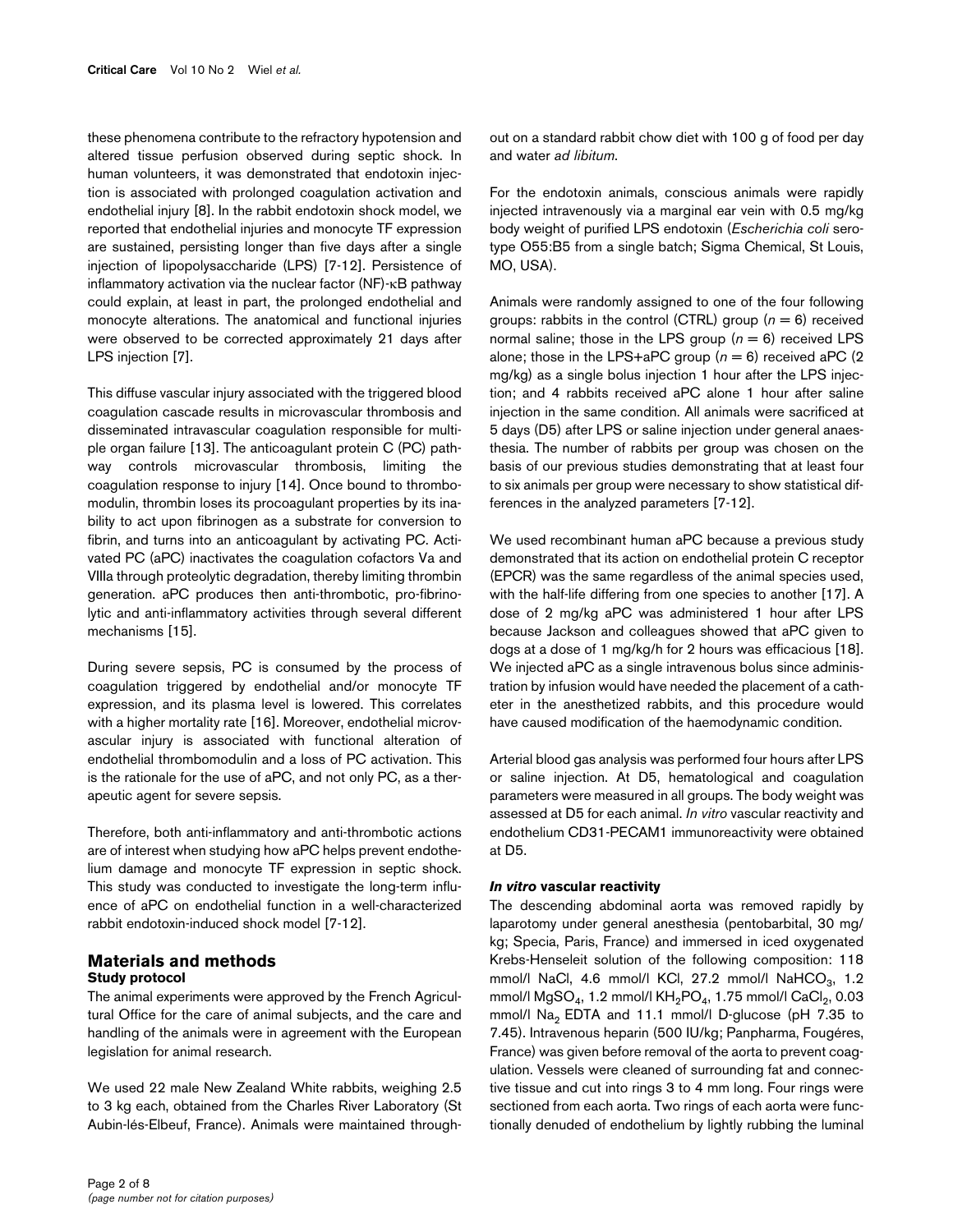wall with a wooden applicator. As previously described [19], all rings were mounted progressively under 8 g of resting tension (previously determined as the optimal point of their length-tension relationship) on stainless hooks in organ chambers (Radnoti Glass Technology, Monrovia, CA, USA) filled with 40 ml warmed (37°C) and oxygenated (95% oxygen/5%  $\mathrm{CO}_2$ ) Krebs-Henseleit solution. Rings were connected to force transducers, and changes in isometric force were recorded continuously. The output from the transducers was amplified by signal conditioners and sent to an Intel 486 based computer for analog-to-digital conversion. After an equilibration period of 1 hour, the presence or absence of functional endothelium was verified by addition of acetylcholine (ACh; 3.10-5 mmol/l; Sigma Chemical) to rings precontracted with phenylephrine (PE; 3.10-7 mmol/l; Sigma Chemical). After a new 30 minute stabilization period at the resting tension, cumulative concentration-response curves were determined for PE (10-9 to 3.10-5 mmol/l). The presence of a vascular smooth muscle cell iNOS was pharmacologically determined by performing the same protocol in the presence of N<sup>G</sup>-nitro-L-arginine methyl ester (L-NAME; 3.10-6 mmol/l; Sigma Chemical) in vessels without endothelium. Endothelium-derived vascular reactivity was assessed by application of the following: the receptor-dependent endothelium-dependent vasodilator agonist ACh (10<sup>-9</sup> to 3.10<sup>-5</sup> mmol/l); the receptor-independent endothelium-dependent vasodilator agonist calcium ionophore A23187 (10-9 to 3.10-6 mmol/l; Sigma Chemical); and the endothelium-independent vasodilator sodium nitroprusside (10<sup>-9</sup> to 3.10<sup>-5</sup> mmol/l; Sigma Chemical). PE, ACh, sodium nitroprusside and L-NAME were dissolved in deionized water.

#### **Immunohistochemical staining of vascular endothelium**

Aortic segments were fixed with paraformaldehyde 4% and then cryoprotected by immersion in sucrose 30%. Tissues were embedded in optimal cutting temperature, frozen in isopentane and stored at -80°C. Tissue sections were cut 6 µm thick. The endothelial cell layer was stained by using an antibody against the endothelium-specific intercellular adhesion molecule CD31-PECAM1. Briefly, frozen sections were airdried for 1 hour, incubated with peroxidase blocking reagent, rinsed in PBS for 10 minutes, and blocked with 10% horse serum in PBS for 10 minutes. The sections were then incubated at 37°C overnight with a mouse-prepared monoclonal primary antibody to CD31 (Dako, Carpinteria, CA, USA) diluted 1:20 in PBS. After three washings in PBS, an antimouse biotinylated secondary antibody was applied for 1 hour. The sections were washed with PBS and then incubated with avidin-biotin-peroxidase preformed complex (Vectastain Elite ABC Peroxydase kit, Vector Laboratories, Burlingame, CA, USA) for 1 hour. The peroxidase activity was revealed by using hydrogen peroxide and diaminobenzidine as a chromogen. Finally, sections were counterstained with hematoxylin and mounted with Permount (Fisher Scientific, Elancourt, France).

In each experiment, negative controls without the primary antibody were included to check for nonspecific staining.

For quantification of endothelial injury, three non-consecutive cross sections per aortic segment were photomicrographed microscopically (Axioskop 20; Zeiss, Le Pecq, France). After photographic reconstruction of each tissue section, each picture was digitalized for computerized analysis (Color Image 1.32 Software). The surface area of endothelial cell injury (including the three types subendothelial vacuolization, detachment of endothelial cells and endothelial denudation) was measured and expressed as percentage of total circumference of each section.

### **Hematological and coagulation studies**

### Hematological and coagulation variables

At D5, blood was sampled under sterile conditions from the ear artery. Samples collected on EDTA were used for blood cell counts (Coulter MAXM; Beckman Instruments, Fullerton, CA, USA). The total white blood cell counts were verified manually. Peripheral blood smears for differential white cell counts were stained with May Grünwald Giemsa. Each count was performed by three investigators, who were blinded to the treatment allocation. Factor II, V and VII+X levels were determined by an automated clotting assay (STA; Stago, Asnières, France) by using calcified rabbit brain thromboplastin and human factor deficient plasma (Stago). Prothrombin index was measured by an automated clotting assay by using calcified rabbit brain thromboplastin (Stago). Fibrinogen levels were measured by the Clauss technique (Biomérieux, Lyon, France).

### Isolation of mononuclear cells, cell culture and TF activity assay

The mononuclear cells were isolated by gradient centrifugation (MSL, density =  $1.077 \pm 0.001$ ; Laboratories Eurobio, Les Ulis, France), washed two times, and resuspended in RPMI 1640 (3  $\times$  10<sup>6</sup> cells/ml; GIBCO Life Technologies, Eragny, France). Cell viability was >98% as assessed by the trypan blue test. All reagents, test tubes and culture supplies used were free of endotoxin, as determined by the chromogenic limulus amebocyte lysate assay. The sensitivity of this assay was 0.025 endotoxin units/ml. Aliquots of cell preparations  $(3 \times 10^6 \text{ cells/ml})$  suspended in RPMI 1640 without fetal calf serum were cultured for 16 hours at 37°C in a humidified  $5\%$  CO<sub>2</sub> atmosphere, with or without stimulation by endotoxin at 1 µg/ml, which corresponded to 5,000 endotoxin units/ml (E. coli 055:B5, Sigma Chemical); these are referred to as stimulated and unstimulated cells, respectively. By the end of the incubation period, mononuclear cells were resuspended and frozen at -80°C.

TF activity was determined with a modified amidolytic assay [20,21]. Briefly, lysed cell suspensions (50 µl) were incubated at 37°C in a microtiter plate (2 minutes) and mixed with 0.25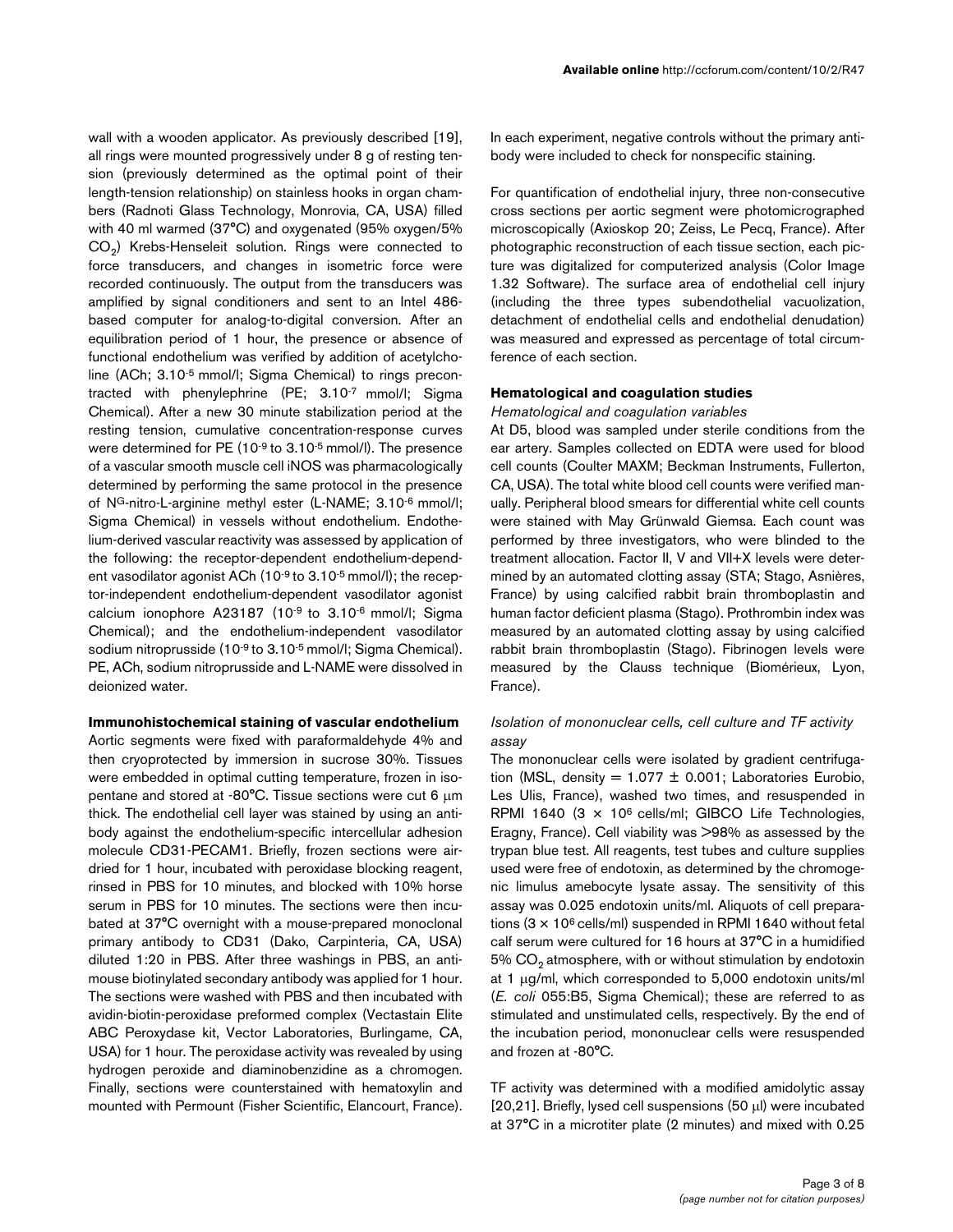#### **Table 1**

#### **Hematological variables at day 5**

| Hematological variables at day 5 |                                                   |                                                    |                                                    |                                                  |                |                |                                    |  |  |  |
|----------------------------------|---------------------------------------------------|----------------------------------------------------|----------------------------------------------------|--------------------------------------------------|----------------|----------------|------------------------------------|--|--|--|
| Group                            | Leukocytes<br>(10 <sup>3</sup> /mm <sup>3</sup> ) | Neutrophils<br>(10 <sup>3</sup> /mm <sup>3</sup> ) | Lymphocytes<br>(10 <sup>3</sup> /mm <sup>3</sup> ) | Monocytes<br>(10 <sup>3</sup> /mm <sup>3</sup> ) | Hemoglobin (g/ | Hematocrit (%) | Platelets (103/<br>mm <sup>3</sup> |  |  |  |
| CTRL $(n = 6)$                   | $7.1 \pm 1.0$                                     | $3.65 \pm 1.09$                                    | $2.64 \pm 0.42$                                    | $0.37 \pm 0.08$                                  | $12.5 \pm 0.6$ | $38.6 \pm 1.1$ | $365 \pm 54$                       |  |  |  |
| aPC $(n=4)$                      | $4.2 \pm 0.6$                                     | $1.98 \pm 0.30$                                    | $1.70 \pm 0.32$                                    | $0.20 \pm 0.06$                                  | $13.0 \pm 0.4$ | $39.8 \pm 0.8$ | $254 \pm 10$                       |  |  |  |
| LPS $(n=5)$                      | $6.3 \pm 0.3$                                     | $2.58 \pm 0.31$                                    | $3.09 \pm 0.23$                                    | $0.49 \pm 0.08$                                  | $11.3 \pm 0.2$ | $36.7 \pm 1.0$ | $495 \pm 120$                      |  |  |  |
| LPS+aPC $(n=5)$                  | $7.6 \pm 1.0$                                     | $2.96 \pm 0.57$                                    | $3.62 \pm 0.76$                                    | $0.65 \pm 0.09$                                  | $11.3 \pm 0.3$ | $35.5 \pm 1.0$ | $478 \pm 65$                       |  |  |  |
|                                  |                                                   |                                                    |                                                    |                                                  |                |                |                                    |  |  |  |

Groups: aPC, animals that received aPC alone CTRL, control; LPS, animals that received LPS alone; LPS+aPC, animals that received LPS and aPC. *n* represents the number of rabbits.

mol/l CaCl<sub>2</sub> (50  $\mu$ l) (3 minutes of incubation) and prothrombin concentrate complex (Laboratoire de Fractionnement et des Biotechnologies, Les Ulis, France) as a source of factor VII (50  $\mu$ l, 3 UI/ml) and factor X (6 UI/ml). After addition of 50  $\mu$ l of the chromogenic substrate S2765 (Biogenic, Maurin, France), the change in optical density at 410 nm was quantified with a microplate reader and converted to units of TF activity from log-log plots of serial dilutions of rabbit brain thromboplastin (Néoplastine CI Plus; Diagnostica Stago, Asnières, France). Arbitrarily, 1 ml of thromboplastin was assigned a value of 1,000 U/ml of TF. Results were expressed as mU/1.5  $\times$  10<sup>5</sup> mononuclear cells.

#### **Statistical analysis**

Results are presented as mean  $\pm$  standard error of the mean. Hematological and coagulation data were compared using the unpaired Student's t test. The concentrations of agonist causing half-maximal contraction or relaxation ( $EC_{50}$ ) were calculated by using nonlinear semilogistic regression analysis.  $EC_{50}$ were compared using the Mann-Whitney test. Relaxation to the vasodilator agents is expressed as percentage reduction of the maximal contraction to PE. Mean intergroup differences were tested by repeated measures analysis of variance (ANOVA), followed by Scheffé's least-significant-difference test. Significance was accepted at  $p < 0.05$ .

#### **Results**

**Table 2**

#### **In vivo parameters**

Because all animals were killed at D5, five-day survivors before sacrifice were considered permanent survivors. No death was

### observed in CTRL and aPC groups. The mortality rate was similar both in the LPS group and the LPS+aPC group (16.7%; 1 death/6), with rabbits dying within the first 4 hours following LPS injection. Compared with the baseline values, there was a significant body weight loss at D5 in LPS-treated animals of  $13.9 \pm 2.1\%$  in the LPS group and  $11.1 \pm 2.9\%$  in the LPS+aPC group (not significant versus the LPS group).

### **Ex vivo measurements**

### Arterial blood-gas analyses

Metabolic acidosis confirmed endotoxic shock at H4 ( $pH =$ 7.3  $\pm$  0.1, bicarbonate = 9.6  $\pm$  1.5 mmol/l, PaCO<sub>2</sub> = 17.6  $\pm$ 1.2 in the LPS group versus  $pH = 7.4 \pm 0.0$ , bicarbonate = 25.5  $\pm$  1.1 mmol/l, PaCO<sub>2</sub> = 40.9  $\pm$  1.5 in the CTRL group; p < 0.05 for all parameters). In the aPC group, the results were  $pH = 7.5 \pm 0.0$ , bicarbonate = 25.7  $\pm$  0.7 mmol/l, PaCO<sub>2</sub> = 32.5  $\pm$  1.6;  $p < 0.05$  for pH and PaCO<sub>2</sub> versus CTRL group. No difference was observed between the LPS+aPC and LPS groups (LPS+aPC group,  $pH = 7.3 \pm 0.1$ , bicarbonate = 8.0  $\pm$  2.0 mmol/l, PaCO<sub>2</sub> = 14.5  $\pm$  3.5; not significant versus the LPS group).

### Hematological and coagulation parameters

Effects of in vivo LPS administration on hematological and coagulation parameters at D5 are presented in Tables 1 and 2, respectively. aPC alone was responsible for a trend towards a decrease in leukocytes when compared to the CTRL group (Table 1). For coagulation variables, no difference was observed between groups for the value of the prothrombin index (Table 2). LPS increased fibrinogen and the plasma con-

| Coagulation variables at day 5 |             |                       |               |              |                  |  |  |  |  |
|--------------------------------|-------------|-----------------------|---------------|--------------|------------------|--|--|--|--|
| Group                          | PI(96)      | Fibrinogen (g/l)      | Factor II (%) | Factor V (%) | Factor VII+X (%) |  |  |  |  |
| CTRL $(n=6)$                   | $88 \pm 7$  | $3.8 \pm 0.8$         | $101 \pm 8$   | $80 \pm 6$   | $111 \pm 10$     |  |  |  |  |
| aPC $(n=4)$                    | $81 \pm 3$  | $3.2 \pm 0.2$         | $90 \pm 3$    | $70 \pm 2$   | $100 \pm 8$      |  |  |  |  |
| LPS $(n=5)$                    | $105 \pm 2$ | $9.8 \pm 1.4^{\circ}$ | $169 + 14a$   | $138 \pm 18$ | $910 + 99a$      |  |  |  |  |
| LPS+aPC $(n=5)$                | $102 \pm 5$ | $8.6 \pm 1.8$         | 154 ± 21      | $123 + 24$   | $173 \pm 27$     |  |  |  |  |

Groups: aPC, animals that received aPC alone; CTRL, control; LPS, animals that received LPS alone; LPS+aPC, animals that received LPS and aPC. *n* represents the number of rabbits.  $a_p < 0.05$  versus CTRL. PI, prothrombin index.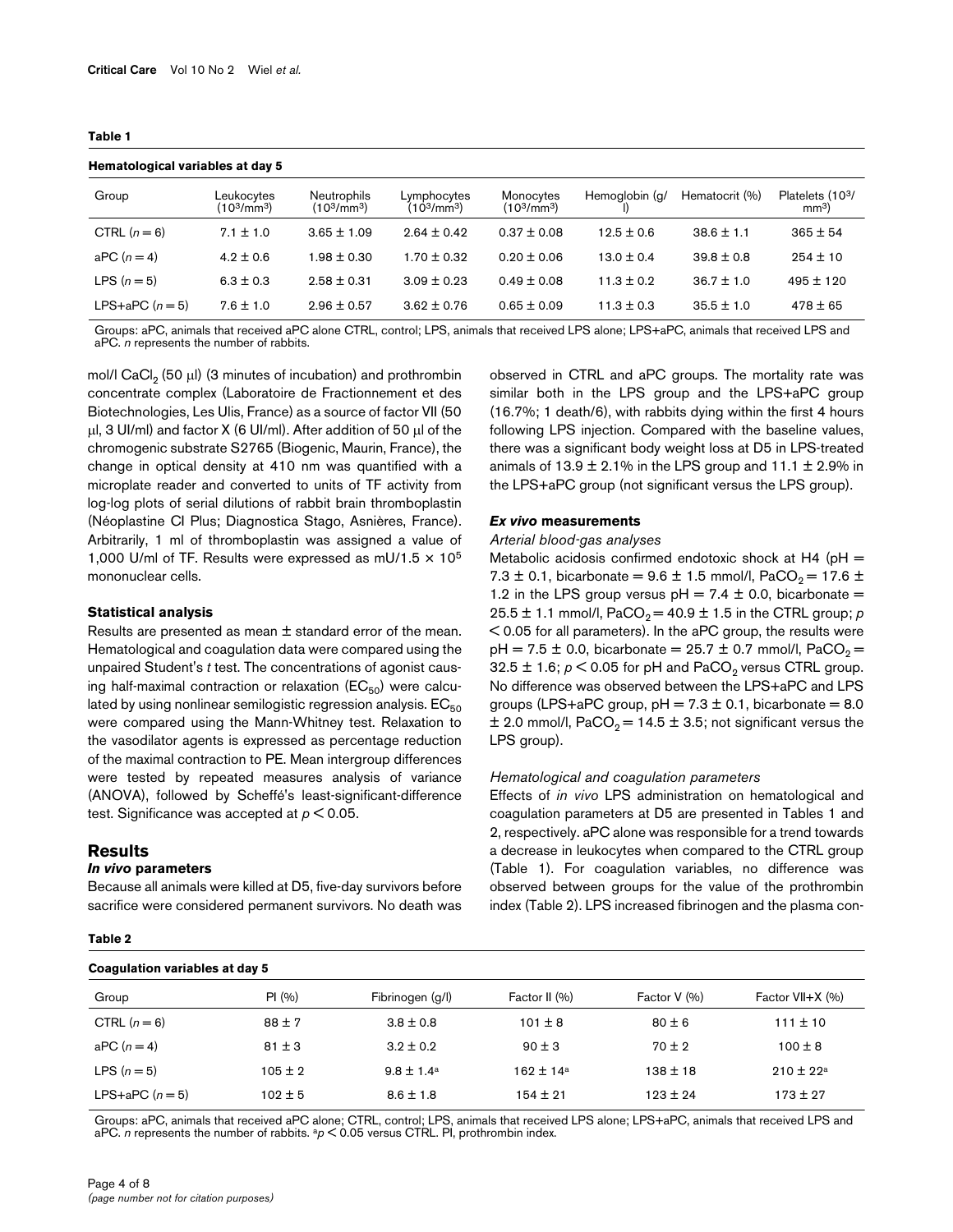



Expression of monocyte tissue factor (TF) at day 5 with (I+E; i.e. in vitro with endotoxin) or without (I; i.e. in vitro) stimulation in vitro (stimulation obtained in culture in the presence of 1 µg/ml endotoxin). CTRL, control group; LPS, animals that received LPS alone; LPS+aPC, animals that received LPS and aPC; aPC, animals that received aPC alone. *n* represents the number of rabbits.  $p < 0.05$  versus CTRL group;  $\frac{6}{5}p < 0.05$  versus I.



Phenylephrine (PE) concentration eliciting 50% of maximal constriction response (EC50) in different groups. CTRL, control group; LPS, animals that received LPS alone; LPS+aPC, animals that received LPS and aPC; aPC, animals that received aPC alone. n represents the number of rabbits. (a) Aortic rings in the presence of endothelium (E+) and in the absence of endothelium (E-).  $p < 0.05$  versus E+;  $9p < 0.05$ versus CTRL E+;  $163p < 0.05$  versus CTRL E-. (b) Aortic rings (E-) incubated with or without N<sup>G</sup>-nitro-L-arginine methyl ester (L-NAME). §p  $<$  0.05 versus LPS E-;  $163p < 0.05$  versus CTRL E-.

centrations of factor II and factor VII+X when compared to the CTRL group (Table 2). These alterations were not prevented by aPC administration (Table 2).

### Monocyte TF expression at D5

aPC alone did not modify monocyte TF expression at D5 (Figure 1). LPS administration increased monocyte TF expression in both unstimulated (I; in vitro) and stimulated (I+E; in vitro with endotoxin) cells when compared to monocytes taken in CTRL animals. In unstimulated monocytes, treatment with aPC in septic animals failed to blunt TF expression. In stimulated cells, the same level of TF expression was observed in the LPS+aPC group when compared to the LPS group, suggesting the ability to respond to further endotoxin stimulation.

### **In vitro vascular reactivity**

#### Vascular contraction

The maximal vasoconstrictor response to PE was not significantly different between groups (data not shown).

LPS significantly modified sensitivity to PE at D5. Indeed, PE  $EC_{50}$  of rings with endothelium (E+) and rings without endothelium (E-) were similar, suggesting endothelial dysfunction, when they were significantly different in the CTRL group (Figure 2a). aPC treatment in LPS animals restored the difference in sensitivity between E+ and E- aortic rings (LPS+aPC group). In the aPC group, there was persistence of endothelium-dependent contraction modulation: PE  $EC_{50}$  was different in E+ and E- aortic rings, similar to the CTRL group (Figure 2a). PE  $EC_{50}$  was significantly lower in  $E+$  rings from the aPC group compared to E+ from the CTRL group.

In E- rings, LPS decreased the sensitivity to PE (versus the CTRL group). This difference was abolished after in vitro incubation with L-NAME, and was not observed in E- rings from aPC-treated rabbits (not significant, LPS+aPC group versus LPS group) (Figure 2b). No difference in sensitivity to PE of Erings was observed between the aPC group compared to the CTRL group (Figure 2b).

### Endothelium-dependent and endothelium-independent relaxation

Maximal endothelium-dependent receptor-dependent relaxation in response to ACh (Emax) was  $78.3 \pm 0.4\%$  in the CTRL group. This response was altered by LPS administration (Emax  $= 50.0 \pm 6.1\%$ ,  $p \le 0.05$  versus CTRL group). aPC treatment failed to restore ACh-induced vascular relaxation in septic rabbits (Emax =  $33.5 \pm 4.0\%$ ;  $p < 0.05$  versus CTRL group).

Endothelium-dependent receptor-independent relaxation in response to calcium ionophore A23187 was not modified between groups (data not shown). A similar observation was recorded for endothelium-independent relaxation in response to sodium nitroprusside (data not shown).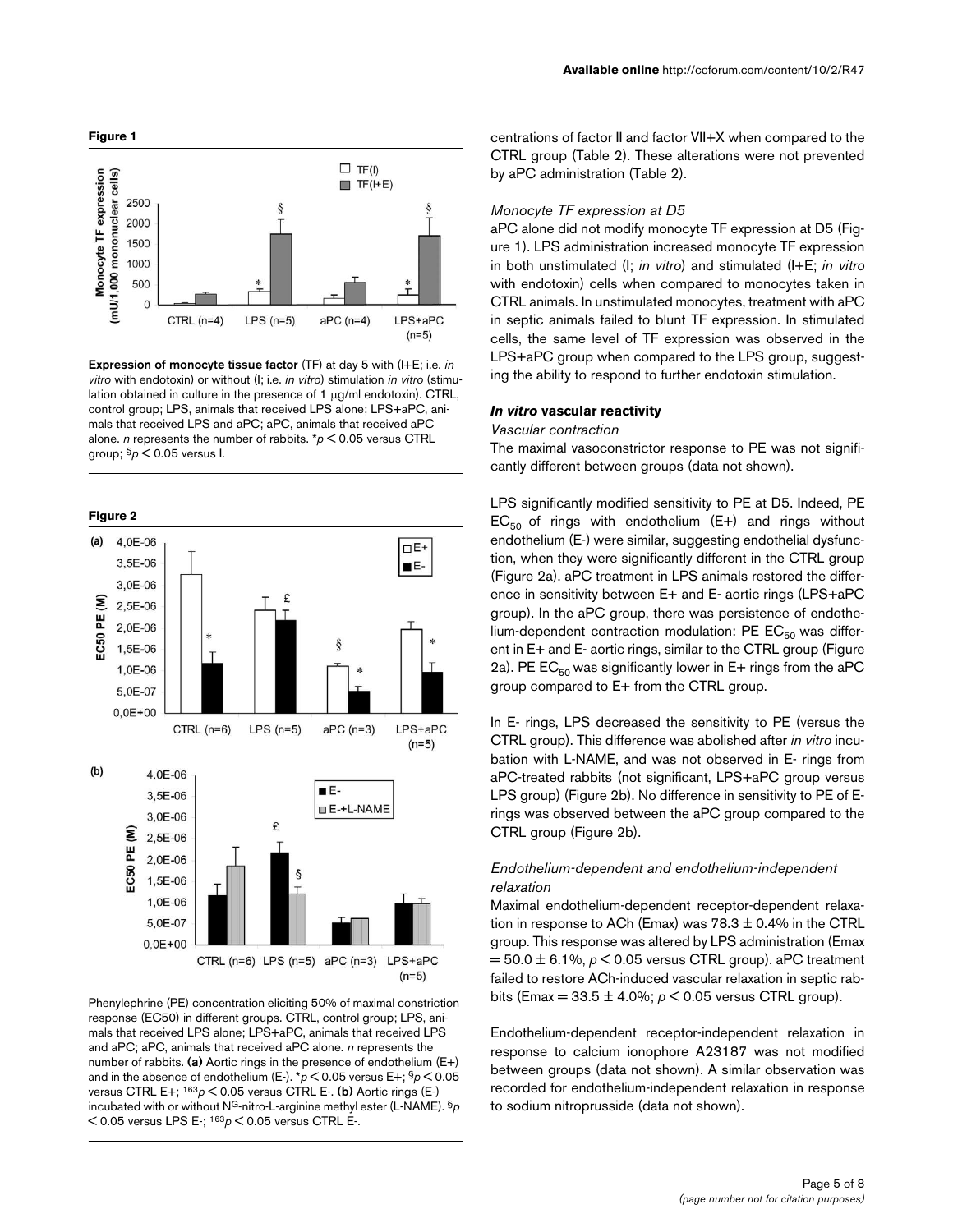#### **Figure 3**



Quantification of abdominal aorta endothelial injury surface area by immunohistochemical study in endotoxic rabbits. LPS, animals that received LPS alone; LPS+aPC, animals that received LPS and aPC. n represents the number of rabbits.  $p < 0.05$  LPS+aPC group versus the LPS group.

Immunohistochemical staining of vascular endothelium For the sham groups (CTRL and aPC groups), endothelial cells stained by immunohistochemical label (PECAM1/CD31) appeared intact (Figure 3). LPS induced three types of endothelial cell injury: subendothelial vacuolization, detachment of endothelial cells and endothelial denudation. In the LPS group, the percentage of injured endothelium accounted for  $40.4 \pm 2.4$ % of total endothelial surface area in the abdominal aorta at D5 ( $p < 0.05$  versus CTRL group). aPC treatment in LPS animals reduced these lesions, resulting in a surface area of endothelial injury of 28.5  $\pm$  2.3% ( $p$  < 0.05 versus LPS group).

### **Discussion**

In the present study, we report that aPC is able to prevent endothelial morphological injuries and to increase the sensitivity to the vasoconstrictor agent PE in a well-documented rabbit endotoxin-induced shock model [7-12]. This was not associated with any effect on monocyte TF expression, endothelium-dependent relaxation in response to ACh, or mortality.

Our mortality rate was similar in LPS and LPS+aPC animals (16.7%). Because our model is a low mortality rate model, explanations about the absence of the effect of aPC on mortality cannot be drawn from this study. Taylor and colleagues [22] found a decreased mortality rate in septic baboons treated with aPC and Roback and colleagues [23] showed an increased survival rate in rabbits with LPS-induced meningitis that were treated with aPC. A main difference between our study and these two previous studies is that in the latter aPC

was administered before LPS challenge whereas we decided to give aPC 1 hour after LPS injection. Another explanation may be related to the method of administration of aPC in our model; we injected aPC as a single bolus but it was administered as a continuous infusion in the two previous studies [22,23]. It has been shown that the half-life of aPC is decreased when administered to species different from human [17]. This suggests that its action might not be sustained over time, resulting in an absence of efficacy when LPSinduced effects have progressed. This is consistent with the fact that we did not observe improvement of either the in vivo or the arterial blood gas parameters of endotoxinic animals treated with aPC. We did not, however, assess the plasma level of aPC in our study. This assessment is not easily obtained in rabbit. During laparotomy for abdominal aorta extraction, we did not observe any organ haematomas or haemorrhage. We did not see any difference in either haematocrit or haemoglobin levels between endotoxinic animals treated or not with aPC. This suggests, as reported in the literature [24], that aPC does not cause bleeding or haemodilution.

A recent study reports that aPC binding to EPCR is a prerequisite to its action on mortality [[25\]](#page-8-1). When aPC binds to EPCR, it activates a signaling pathway leading to inhibition of NF-κB expression and pro-inflammatory cytokines via the induction of protease activated receptor-1. Inadequate binding of aPC to EPCR could explain the absence of the antiinflammatory effect and be responsible for the persistence of monocyte TF expression. This could be due to differences between the species used. Not administering aPC as an infusion and its short half-life could also explain the persistence of the inflammatory syndrome associated with persistence of monocyte TF expression at D5 after LPS bolus injection. Besides these pharmacokinetic considerations, our results are corroborated by a recent pharmacodynamic in vivo study using an acute human endotoxemia model [26]. This model allows studying the in vivo pharmacodynamics of drugs with anticoagulant or anti-inflammatory properties [27-29]. The authors concluded that aPC failed to decrease LPS-induced monocyte TF expression and failed to have any anti-inflammatory effects. They emphasized that the model used was an inadequate severe sepsis model with concentrations of aPC that remained above the pathological threshold. In the same way, studies that demonstrated an effect on monocyte TF expression were performed using in vitro experiments with supraphysiological concentrations of aPC [30-32]. Under these conditions, aPC might have acted as an anti-apoptotic agent [1,33]. This anti-apoptotic effect has been demonstrated in a human model of ischemic brain [34]. The antiapoptotic signaling pathway of aPC might be different from that for NF-κB expression modulation.

A previous study demonstrated that aPC also has an antiapoptotic effect on human endothelial cell cultures exposed to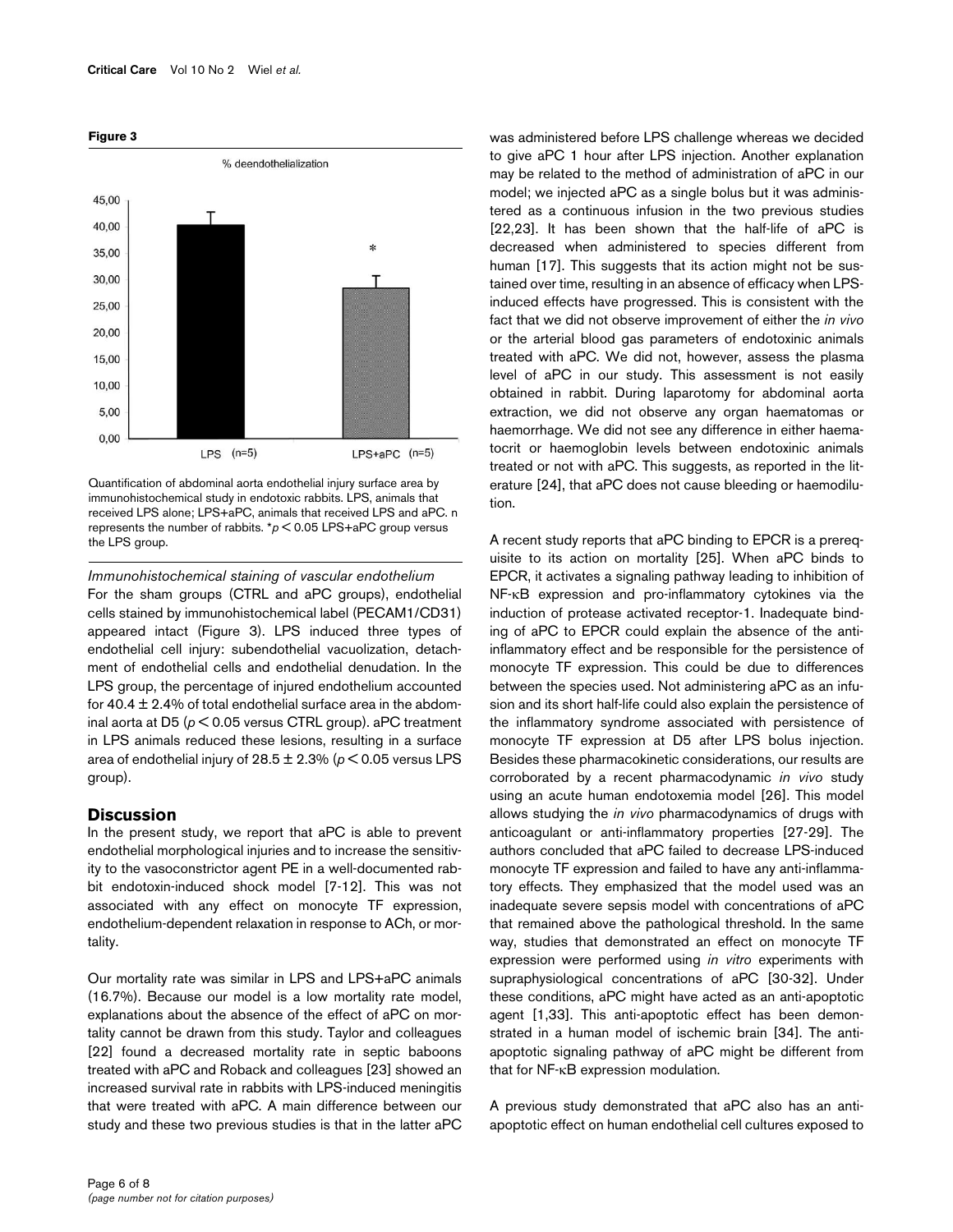LPS [32]. By using immunohistochemical staining, we demonstrated that aPC restores and avoids prolonged vascular endothelial cell injury induced by endotoxinic shock. This result is in agreement with recent results [35], but the mechanism remains unclear. This was associated with improvement of endothelial cell function; in particular, aPC restores endothelium-dependent sensitivity to PE. This is in accordance with contractile induction of endothelial modulation. Indeed, as previously reported [7-12], LPS was responsible for the loss of the endothelium-dependence of PE sensitivity of aortic rings (the  $EC_{50}$  PE was similar between E+ and E- aortic rings in the LPS group). The sensitivity of smooth muscle cells to PE was decreased in aortic rings after LPS injection (the  $EC_{50}$  PE of E- rings from the LPS group was higher than the  $EC_{50}$  PE of E- rings from the CTRL group). This was restored by in vitro incubation with L-NAME, an inhibitor of NOS, suggesting the presence of iNOS in smooth muscle cells. In the present study, aPC treatment restores the endothelium-dependent sensitivity to PE in LPS-treated aortic rings (as observed in the CTRL group). This may result from reduced iNOS expression in smooth muscle cells. It has been recently demonstrated that aPC could inhibit excessive production of NO [35]. Moreover, we previously reported that monocyte TF expression may inhibit endothelial function [10,36]. Our results on restoration of PE sensitivity by aPC in spite of persistence of monocyte TF expression are in agreement with a recent study demonstrating that aPC has vascular protective effects independent of its action on coagulation [37]. Our results for the contractile response to PE, especially the increased sensitivity of aortic rings to PE when aPC is administered to non-endotoxinic animals (the  $EC_{50}$  of E+ rings of the aPC group is lower than that of E+ rings of the CTRL group, demonstrating an increased sensitivity to PE; Figure 2a), are consistent with a recent publication demonstrating that aPC improved vascular tone in septic patients [38].

Despite protective effects on endothelial structure and PE sensitivity, aPC failed to restore endothelium-dependent relaxation in response to ACh. These results suggest that the protective effect on endothelial function pertains to the PE signaling pathway. In our study, endothelium-altered relaxation specifically involves ACh, but not the endothelium-dependent receptor-independent agent calcium ionophore A23187. This suggests that an alteration in ACh receptor-NOS coupling and/or a reduced production of endothelium-derived NO causes this attenuated endothelium-mediated vasorelaxation. Another explanation may be the absence of any effect of aPC on similar pathways leading to expression of NF-κB and TF. This could result, at least in part, in a modified endothelial aPC signaling pathway due to EPCR dysfunction [15] or abnormal binding of aPC to EPCR. A recent study confirms our result on ACh-induced relaxation. The authors demonstrated that aPC did not relax norepinephrine-increased vascular tone in rabbit thoracic aorta [39].

### **Conclusion**

We demonstrate that aPC increases the sensitivity of aortic rings to the vasoconstrictor agent PE and restores endothelial modulation in the PE response. This was associated with decreased endothelial injury in endotoxin-treated animals. These results suggest that aPC may preserve endothelial structure via an anti-apoptotic effect. It failed to restore AChinduced relaxation, suggesting that aPC probably acts differently in the relaxant and contractile signaling pathways. aPC did not modify monocyte TF expression. This suggests that aPC may act differently on monocyte TF expression or ACh receptor-NOS coupling. This could be caused by the lack of binding of aPC to EPCR, explaining its lack of effect on the NFκB pathway, the inflammatory process, monocyte TF expression, and mortality.

### Key messages

- In our model of endotoxinic shock, aPC increases the sensitivity to vasoconstriction.
- aPC restores endothelial modulation in the PE response.
- aPC has protective effects on endothelial structure, probably via an anti-apoptotic effect.
- aPC did not modify coagulation activation, defined in our model as monocyte tissue factor expression.
- aPC failed to restore ACh-induced relaxation, suggesting that it probably acts differently in the relaxant and contractile signaling pathways.

### **Competing interests**

The authors declare that they have no competing interests (aPC was provided by Eli-Lilly).

### **Authors' contributions**

All the authors contributed to the elaboration of the protocol, its feasibility and the preparation of the manuscript. EW and MEC performed the vasoreactivity study, blood gas analysis and immunohistochemical staining. EW and GL were responsible for the statistical analysis. DC and BJ performed the isolation of monocytes, the determination of TF expression and the study of hematological and coagulation variables. RB, BT and BV participated in the elaboration of the protocol, and the preparation and correction of the manuscript.

### References

- 1. Hotchkiss RS, Karl IE: [The pathophysiology and treatment of](http://www.ncbi.nlm.nih.gov/entrez/query.fcgi?cmd=Retrieve&db=PubMed&dopt=Abstract&list_uids=12519925) [sepsis.](http://www.ncbi.nlm.nih.gov/entrez/query.fcgi?cmd=Retrieve&db=PubMed&dopt=Abstract&list_uids=12519925) N Engl J Med 2003, 348:138-150.
- 2. Kang YH, Williams R: [Endotoxin-induced endothelial injury and](http://www.ncbi.nlm.nih.gov/entrez/query.fcgi?cmd=Retrieve&db=PubMed&dopt=Abstract&list_uids=1996787) [subendothelial accumulation of fibronectin in rat aorta.](http://www.ncbi.nlm.nih.gov/entrez/query.fcgi?cmd=Retrieve&db=PubMed&dopt=Abstract&list_uids=1996787) Anat Rec 1991, 229:86-102.
- 3. Young JS, Headrick JP, Berne RM: [Endothelial-dependent and](http://www.ncbi.nlm.nih.gov/entrez/query.fcgi?cmd=Retrieve&db=PubMed&dopt=Abstract&list_uids=1742858)  [independent responses in the thoracic aorta during endotoxic](http://www.ncbi.nlm.nih.gov/entrez/query.fcgi?cmd=Retrieve&db=PubMed&dopt=Abstract&list_uids=1742858) [shock.](http://www.ncbi.nlm.nih.gov/entrez/query.fcgi?cmd=Retrieve&db=PubMed&dopt=Abstract&list_uids=1742858) Circ Shock 1991, 35:25-30.